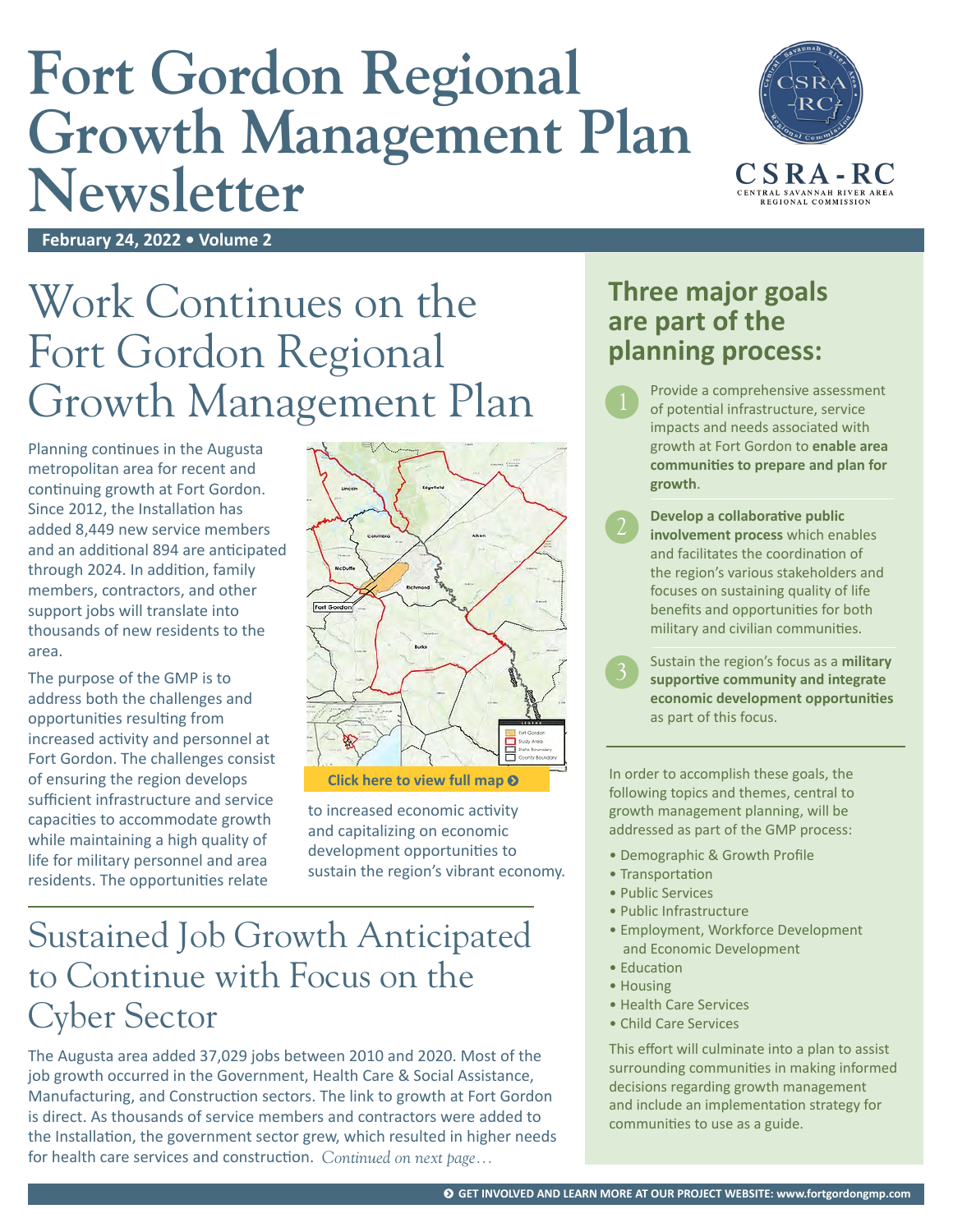*Sustained Job Growth Anticipated to Continue with Focus on the Cyber Sector, continued from Page 1*

**Effect on jobs from adding 894 jobs to Federal Government, Military**

| Initial Jobs    | Direct Jobs     | Indirect Jobs   | Induced Jobs   | <b>Total Jobs</b> |
|-----------------|-----------------|-----------------|----------------|-------------------|
| 894             | 378             | 97              | 1.085          | 2.454             |
| 1.00 Multiplier | 0.41 Multiplier | 0.11 Multiplier | 1.2 Multiplier | 2.75 Multiplier   |

**Going forward, an additional 21,492 jobs are anticipated, including an estimated 2,454 tied to growth at Fort Gordon.** The 894 additional service members will spur an additional 378 direct jobs, 97 indirect jobs, and 1,085 induced jobs in related and other sectors. Much of the current changes occurring in the Augusta Area are driven by the growth of the cyber sector at Fort Gordon. Concurrently, the overall economy is transitioning to a digital orientation while this military driven growth occurs. The result is an increase in information technology across industry sectors, especially cyber security related firms operating in conjunction with the Installation and private

businesses. This growth in technology will drive new market opportunities, especially in military contracting, cyber security, health Information Technology, data centers, manufacturing, and e-commerce. Industries in the Augusta area that find ways to integrate information technologies into their firms will be best positioned to succeed in a digitally driven economy. This transition represents an economic opportunity and the chance to secure a leadership position in emerging industries.

The Augusta Area has several growing industries with good jobs that include pathways to family sustaining wages. However, when reviewing the top

occupations in the region, many workers are in historically vulnerable industries with lower wages and limited advancement opportunities such as retail, food service, material handling, and healthcare support. The region has many of the assets in place to deliver high quality workforce development services. However, these strategies must be extended to ensure that employers have a qualified talent pool and workers do not become stagnated in low-wage work. Recommendations to align a workforce system with business needs includes equity and accessibility in Science, Technology, Engineering, and Mathematics careers, sector specific strategies (such as work-based learning), and sector partnerships.

Please see the draft Employment, Workforce Development, and Economic Development Chapter for more details.

**[Click here to read the Chapter](https://www.fortgordongmp.com/_files/ugd/3a99a7_34751db906574f02b9ce28337c7cf3da.pdf)** 

#### The Augusta Area is a Health Care Leader but Gaps Exist

The Augusta area is a major medical center and, with its numerous hospitals and healthcare staff, is one of the nation's premier medical communities. Boasting over 32,000 health and social care workers, the region also includes various care clinics, nursing homes, assisted living, sports medicine clinics, physical therapy services, trauma centers, and hospice programs which provide additional medical services.

**The ratio of physicians and nurses far outweighs the national average across virtually all medical specialties.** However, several gaps were identified:

- The ratio of primary care physicians to population is below the national average and may fall further behind as the region grows. An estimated 22 new primary care physicians are needed now to rise to the national average, and 76 will be needed by 2030 to relative to current ratios.
- The ratio of pharmacists and pharmacy technicians to population gaps in pharmacy capacity may occur. The Study Area is currently notably understaffed among this profession relative to the national average of pharmacists and pharmacy technicians is below the national average. The number of professionals in pharmacy would need to roughly double to meet the national average.
- Capacity gaps are seen in various medical technician professions, including MRI, sonogram, radiologic, and laboratory technicians. The number of technical specialties will need to increase by anywhere from 25 percent to 100 percent to meet Georgia and South Carolina state averages.
- The ratio of substance abuse and mental health professionals is below the national average. Increasing the number of mental health providers by nearly double (180 to 338) would meet current national ratios.
- While the area has higher hospital capacity than the national average, continued growth will require additional hospital facilities. Based on anticipated growth rates, an additional capacity of roughly 1,638 hospital employees will be needed to maintain service levels at their current level. This is roughly the equivalent of a new hospital of average size in the area and suggests demand for an additional hospital to be built in the area, or at least significant hospital expansion.

For additional information about the assessment and the recommendations, please see the draft chapter on the project website.

**[Click here to read the draft Chapter](https://www.fortgordongmp.com/_files/ugd/3a99a7_6a5117215e374f4b82bcf00d1ae39e94.pdf)**